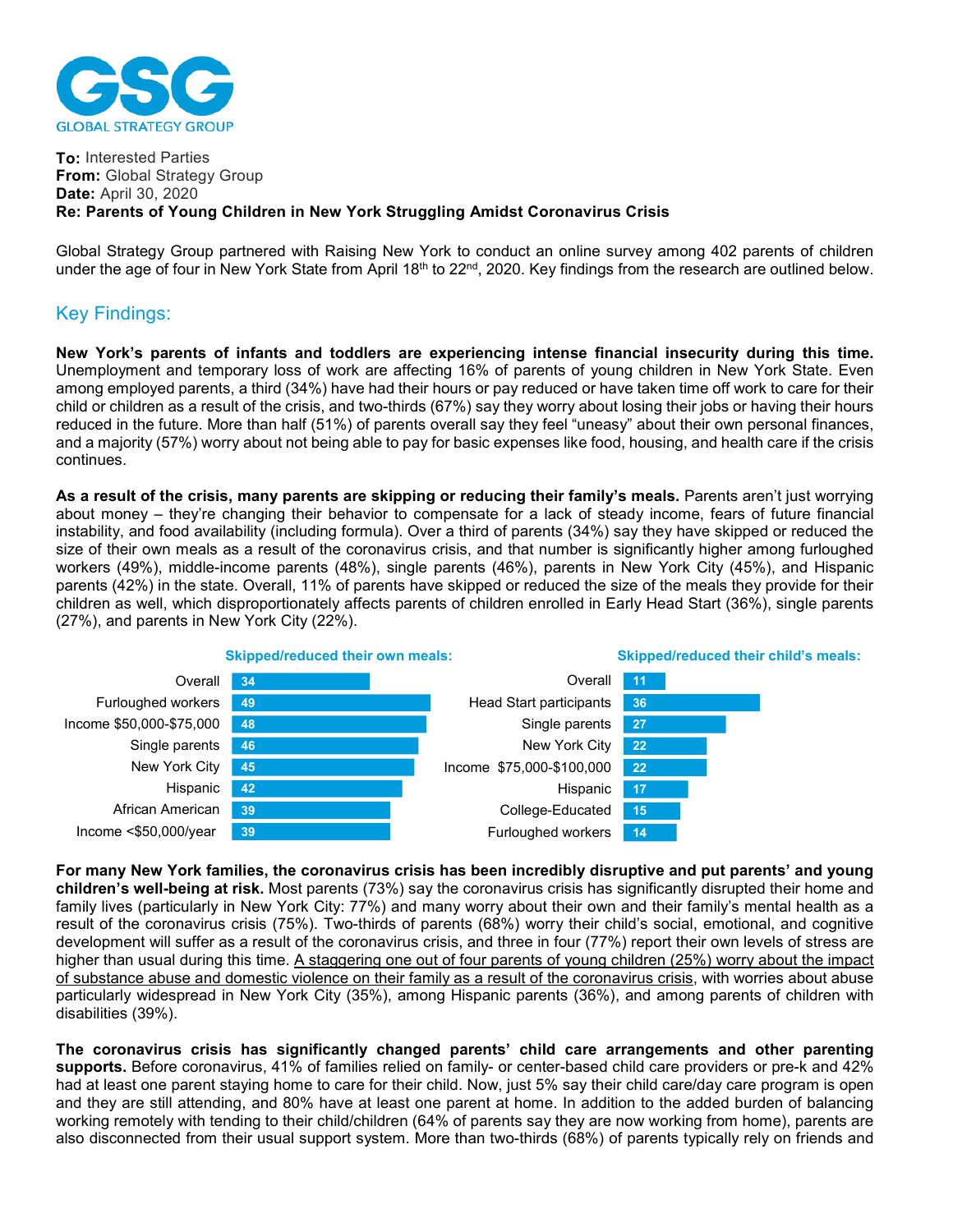family to help care for their child, which is unworkable for many parents while social distancing restrictions remain in place. Parents whose children participate in assistance programs like Early Head Start, Early Intervention, and home visitation have also experienced significant disruptions, with 38% reporting not receiving services during the crisis.

| 1+ parent stayed at home                 | 42% Before coronavirus<br><b>80% Now</b> |  |
|------------------------------------------|------------------------------------------|--|
| Family or center-based childcare / pre-k | -41<br>5,                                |  |
| Family member/friend (unpaid)            | 21<br>11                                 |  |
| Nanny/babysitter (paid)                  | 18<br>8                                  |  |

**The current crisis has introduced a lot of uncertainty about child care for many parents of young children in New York, including essential workers.** Just 66% of parents say they plan to return to the child care arrangements they had prior to the coronavirus crisis – 12% say they do not plan to return and 21% are unsure what they will do when the crisis is over. This uncertainty around child care cuts across all types of pre-pandemic arrangements, including previous stay-at-home parents who may be unsure if they could continue to care for their child at home (47% unsure/won't return) and low-income families (49%) who may be unable to afford their existing care if their financial situation worsens. Among essential workers (who make up 27% of parents of young children in the state), there is also uncertainty about what they can access: 22% are unsure whether they are eligible for child care programming for essential workers or were not aware this was available. Just 11% of essential workers say their child is receiving child care and 29% indicate that they are eligible but do not wish to use child care for the time being (these questions were asked prior to implementation of the state's plan to use federal stimulus funding for child care for some essential workers).

**Government support can help struggling parents in New York.** We tested an extensive list of potential supports for parents and young children and found parents receptive to all of the options that were proposed. As governments at the federal, state, and local levels look to understand and mitigate the sizeable negative impact of coronavirus on New York's families, policymakers and other advocates should look to close the below gaps between the things that parents think would be helpful to them in navigating the crisis (in light blue below) and the things they currently have access to now (in dark blue below). And this should extend beyond the current crisis as well: nearly all parents of young children (92%) say they support investing more public funds in expanding access to quality, affordable child care and preschool for families with young children in the state, including a majority (58%) who say they *strongly* support greater investment.

| helpful | <b>Would be Currently</b><br>access <sup>®</sup> |                                                                                                                 |  |
|---------|--------------------------------------------------|-----------------------------------------------------------------------------------------------------------------|--|
| 91      | 29                                               | Providing parents with free online resources to use with their children during this time                        |  |
| 91      | 20                                               | Providing free or increased internet access to families                                                         |  |
| 91      | 17                                               | Providing parents access to their child's doctor via telehealth through technology like a computer/tablet/phone |  |
| 90      | 26                                               | Proving meals that parents can pick up in their communities or have delivered to their home                     |  |
| 90      | 12                                               | Providing additional paid or unpaid leave so parents can stay home with their children during the crisis        |  |
| 89      | 28                                               | Providing free online resources like virtual story time or other programming                                    |  |
| 89      | 27                                               | Providing parents with creative activities for children using household items / other ways to limit screen-time |  |
| 89      | 16                                               | Sharing examples of resources to help parents support their child's development while they are at home          |  |
| 87      | 14                                               | Connecting parents to resources that can help with food, housing, employment, health, & other needs             |  |
| 85      | 12                                               | Providing ATM-like cards that parents can use to purchase food at local grocery stores                          |  |
| 83      | 18                                               | Facilitating connections to other parents so parents can share advice or tips for managing during the crisis    |  |
| 83      | 15                                               | Providing additional unemployment compensation                                                                  |  |
| 82      | 14                                               | Providing tips for parents on how to balance caring for their child while working from home                     |  |
| 76      | 10                                               | Lending or donating mobile technology deceives like iPads/tablets to families                                   |  |